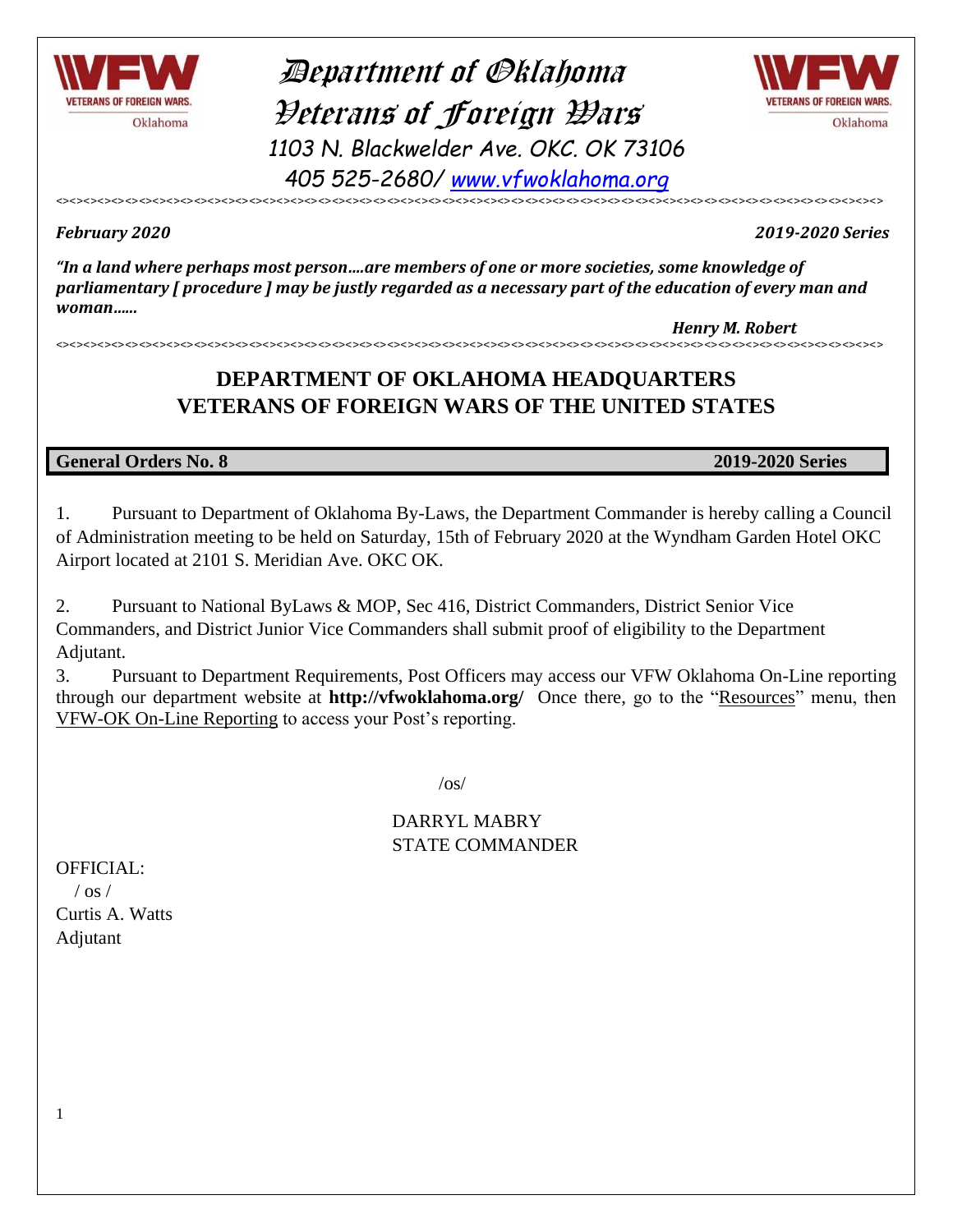### *FROM THE COMMANDER*



#### COMRADES AND AUXILIARY BROTHERS AND SISTERS;

I hope all continue to be happy joyous and warm through this mildly wintery season. I very excited to hear of our participation numbers for the Patriots Pen and Voice of Democracy numbers were continually rising from year to year. To me, that says we are definitely doing something right. I hope all found that the outreach and the OKC and Tulsa State Fairs were shown to something different for us but also beneficial. Let's continue to do new things together that will hopefully take our organizations over the top. Again, thanks to everyone that have given their all for the success of these programs and to those that have just tried. I commend you for helping to keep our youth involved with us as Veterans and an Auxiliary. Let's ensure they are rewarded at all levels. This is an area where their participation really counts and should matter. I've had an opportunity to attend a few winners' presentations at the District and Post levels. All have done a great job of making the presentations a big deal. I'm sure the awardees will take that experience back to their schools and spread the word. Remember, we will be awarding the Department winners at our Mid-Winter Conference in OKC on 14-16 February. I hope to fill the seats as so everyone can applaud a congratulate all of our program winners.

2 As I continue visits of VFW Posts within and outside our state, I'm again thankful of our great organization, our team and equally thankful for all the team does and strives to do. Hopefully we can stand together and recognize the blessings we have as a Department and see all of the wonderful people next to and around us "standing for the Veteran" as we all volunteered to do. Recent messages and conversations have made me feel the need to remind everyone of what we signed on for. I state to everyone; as Past VFW CinCs have before me: "Our organizations are those that are made of individuals that should have a common goal and focus. As that Veteran's Organization, our focus should be to make things better, socially and financially for Veterans'. As a "Veterans' Organization" with members coming from the military, we must remember that as an Organization, the VFW does not and will not enter the political arena nor allow itself to be placed in partisanship by providing endorsements for candidates or agendas. What we accomplish, as the others before us, should never be predicated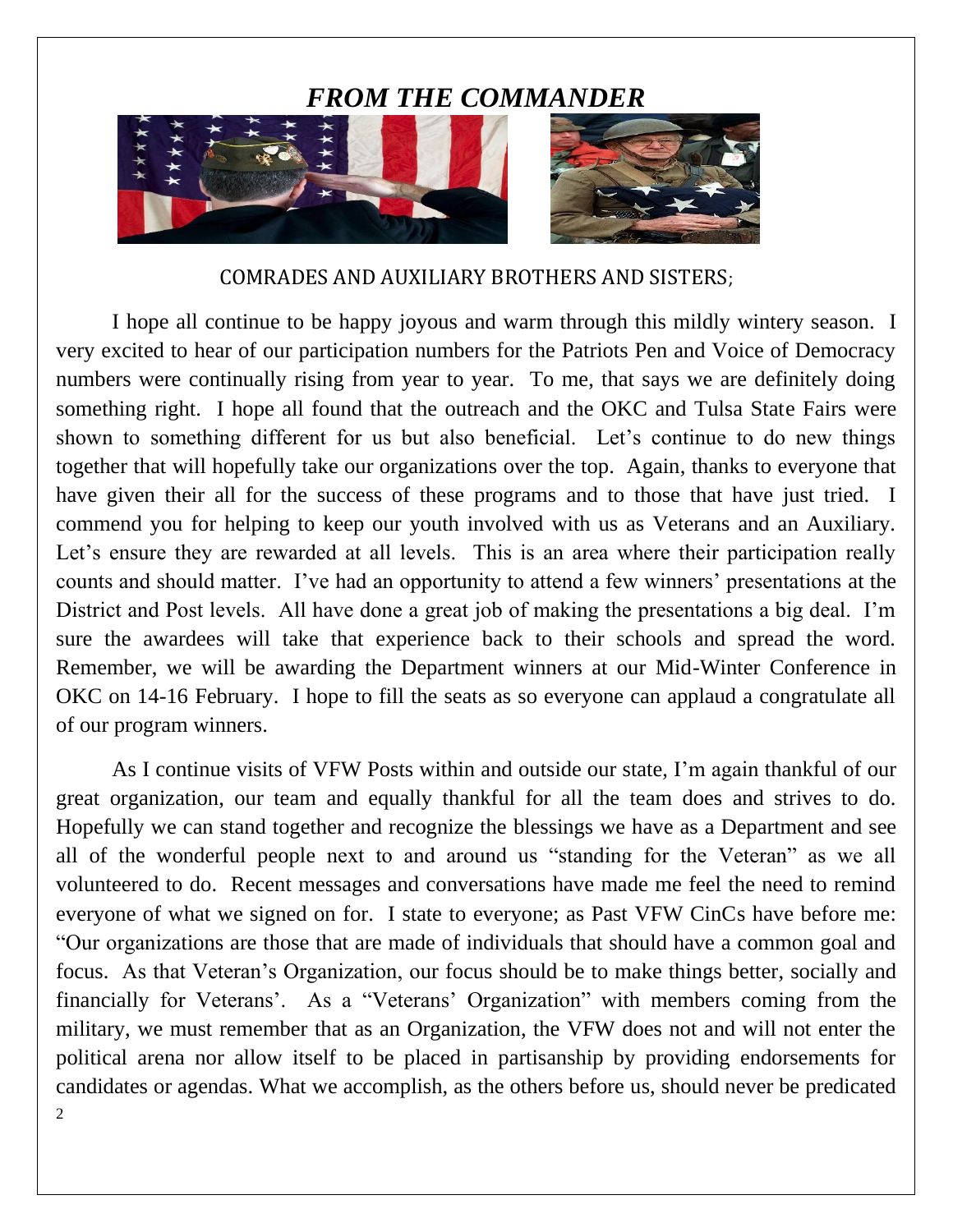on loyalty to a political party, persuasion or philosophy". I have the greatest confidence that all will heed to what should be a common understanding and not let individualism (political or non-political) disguise itself amongst us.

Again, I offer a prayer to all that are afflicted or have loved ones with pains or ailments, I pray for a speedy recovery for all. May good providence shield all of us from harm. My condolences to the families and friends of all we have lost. "TAKE CARE OF YOURSELVES AND EACH OTHER". We need you all.

Poppy season is in full swing. Those boards and flowers generate funds for your relief fund which align with taking care of Veterans' in need. Contact the Department Quartermaster, Curt Watts for yours. I hope to see beds of "pink and red" at the conference.

I repeat the call that participation is the key to becoming or remaining an "All-State" or All-American" Post or District. Continue to strive for excellence. Programs such as VOD, Patriots Pen, Teacher / Scout and EMT of the Year are important programs to our/your success. Your donations are just as important to keep the National programs afloat. Hopefully you and your post have or have considered a degree of participation in all our organizations have to offer. All the programs assist in getting our VFW and Auxiliary names on the street and in the air so we can get more membership.

MEMBERSHIP, MEMBERSHIP, MEMBERSHIP. Have you planned your membership drive? Goal is to get one thousand (1000) renewals or new by the end of April. Look at the membership awards in the Department and National programs. I will be ready to give plenty of awards. So "go get em"

As briefed by our Junior-Vice Commander Jim Bassett, we have had and are constantly showing some great Department sponsored and Post community engagement events. Hopefully were taking advantage of the season and have gotten with our sponsored units and discussed the MAP program as well as identify potential unmet needs candidates.

Commanders, I again ask you to emphasize the programs and benefits the VFW offers in all your meetings; know what the VFW Oklahoma Foundation is for. Learn how you at the Post and District levels can support the foundation. Research and ask how you can help build our foundation so it can help local Veterans and their families and even a post. Remember, donations by Post individuals (Comrades and Auxiliary) to the Oklahoma Foundation will count towards the Post **or** District requirement for All-State recognition provided that person specify whom they are supporting. I still encourage everyone to open your hearts and support the relief efforts of our foundation whether for credit or not. Let's remember what our core existence is. If you can't greet every Veteran you meet and be able to offer the right kind of assistance across the board, then what is your real purpose as a VFW?

We have finalized preparations for our "Pink N Red" Mid-Winter event. The Mid-Winter Conference will be February 14-16 (Valentine's Weekend). As stated before, the National Commander in Chief William "Doc" Schmitz will be in attendance. He said he heard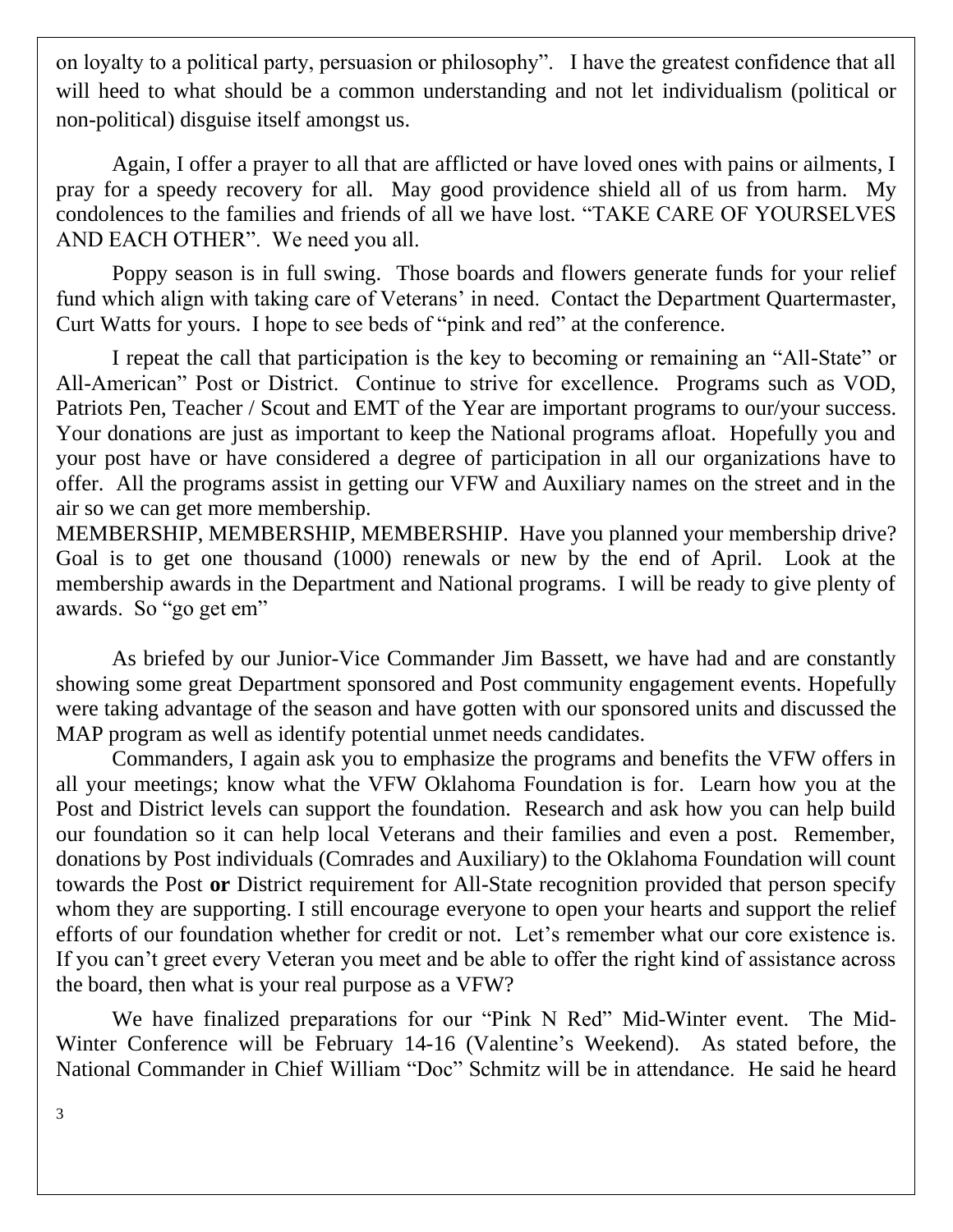for past reps about a great time we have and all the great stuff and discussions that come with the weekend. So, we have to show our "Oklahoma" pride and hospitality. As always plan for a great event. Like we say, it's about us taking care of business while doing hospitality room relaxing and socializing just like a family. This time we're looking to keep the fun going as always by bringing some entertainment by the return of the band "KwikSand". Thanks to all that donated and gave the great reviews so we could get them back. Other fun things will be going on so bring your "painter's hat" (hint) so you can have ongoing fun. There might even some surprise giveaways like before.

Remember to look at our Department website at:.www.VFWOklahoma.org

Special thanks to HUMANA for their Top Tier Sponsorship for 20-21 (again)

Let's remain focused on making your Post, District and Our VFW the best in the nation. Let our focus remain VFW initiatives, programs and ideals not personalities and other things we can control.

As always; be safe, be fun and take care of the business of assisting and providing for those that are having issues as you can. For all that need it……GET WELL SOON!!

"ALWAYS A VETERAN, ALWAYS FOR A VETERAN"

Darryl Mabry STATE COMMANDER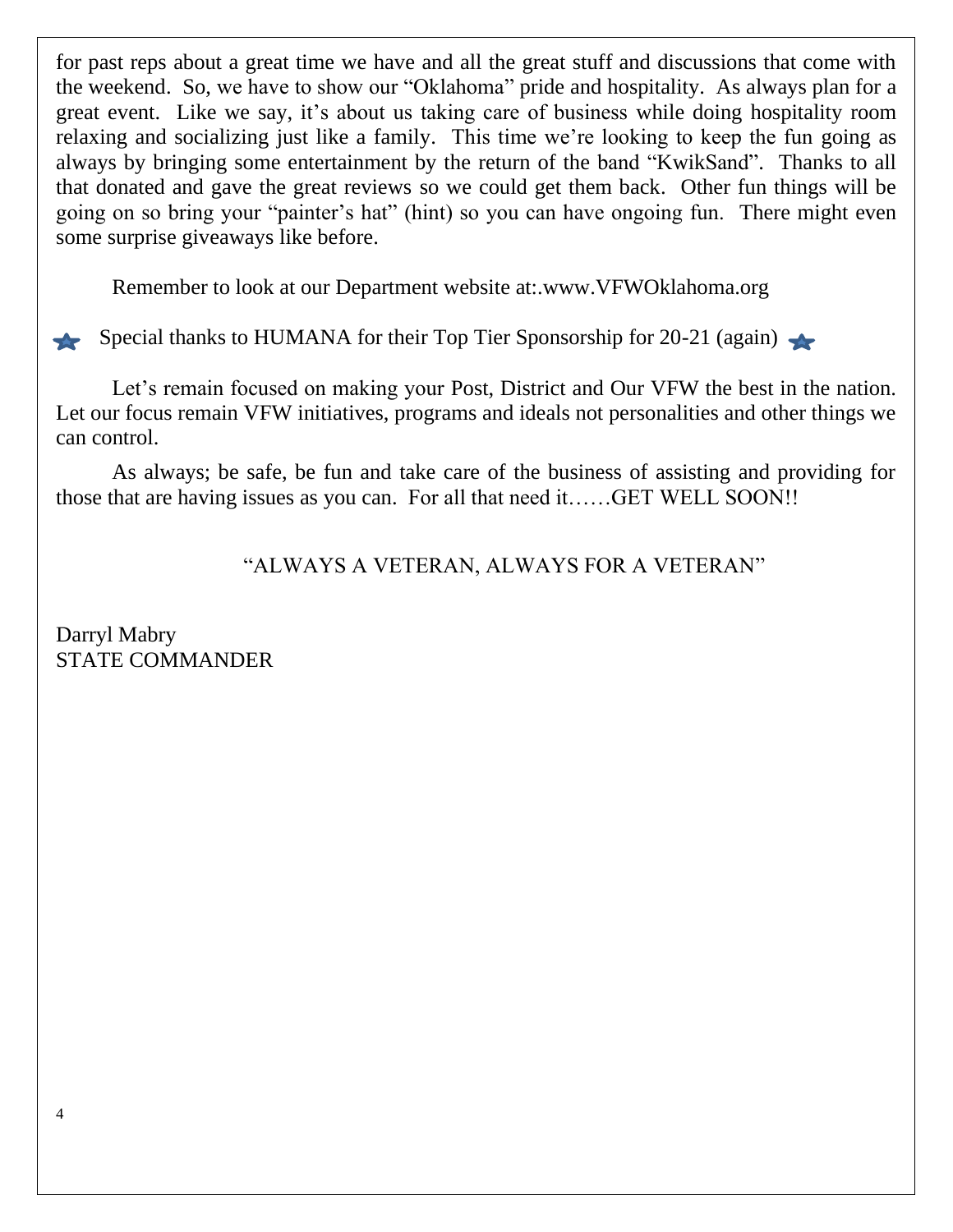### *FROM THE SR. VICE COMMANDER*

I hope these General Orders find all of you in good health and either warm or cool depending on what Mother Nature's decision is day to day. First of all, What an amazing turnout we had for the Voice of Democracy, Patriot's Pen and Teacher of the Year. Overall, we had 2173 VOD entries, 424 PP entries and 12 Teacher of the Year entries. What an amazing improvement! I want to thank all the posts and auxiliaries that got out there and promoted our programs. As Commander Mabry alluded to, I believe our presence at the OKC and Tulsa fairs made a huge difference. So, we will be again attending the fairs this year. More info to follow concerning them. I think you will be impressed with all of our winners this year. So, make sure to attend our Joint Session Saturday morning and the banquet Saturday Night at Mid-Winter so you can hear all of them.

Some of you may have heard that our Department came out in opposition to a bill creating Make America Great Again and Keep America Great license plates. Let me be clear, in no way is the Department coming out against the President's motto's or that it is because we are not benefiting from them. The position is in defense of utilizing the term "veteran" to promote a political agenda. As Commander Mabry states we, as a VSO, must remain non-partisan. The use of the term "Veteran" implies all veterans support the motto or the agenda of the President, and that simply is not true. Please remember, we all come from different walks of life, but as an organization, we have one purpose and that is the defense and support of our veterans and their families.

Along the legislative line, I have been combing through the proposed legislation at the state level and will have a report for you at the Mid-Winter Conference. Also, please mark on you calendar March 25th 1pm at the State Capital will be the Annual Veterans Awareness Day during a joint session of the legislature. I would like as many people as possible to attend. I hope to beat last year's number, so please stop by for and hour or so. Federally, Commander Mabry and myself will be attending the Spring Legislative Conference coming up the first week in March, so if you have any thing you would like us to bring up, please let us know.

As many of you know, we are behind on our membership numbers for the year. Please, Commanders and members at every level, get out there and recruit new membership. We must not continue this downwards slide. We gained ground last year and hope we will continue to gain ground this year. New membership is the life-blood of this organization and we need them. That being said, once you get them, take time to explain to them what our organization is and does. Nurture their development and give them something to do so they feel wanted and needed which will give them a reason to stick around with us. It doesn't take much if you put your heart into it.

Lastly, I want to remind everyone that the design competition is still open until the end of the Mid-Winter Conference. There is a flier attached to the GO's explaining it. We have not had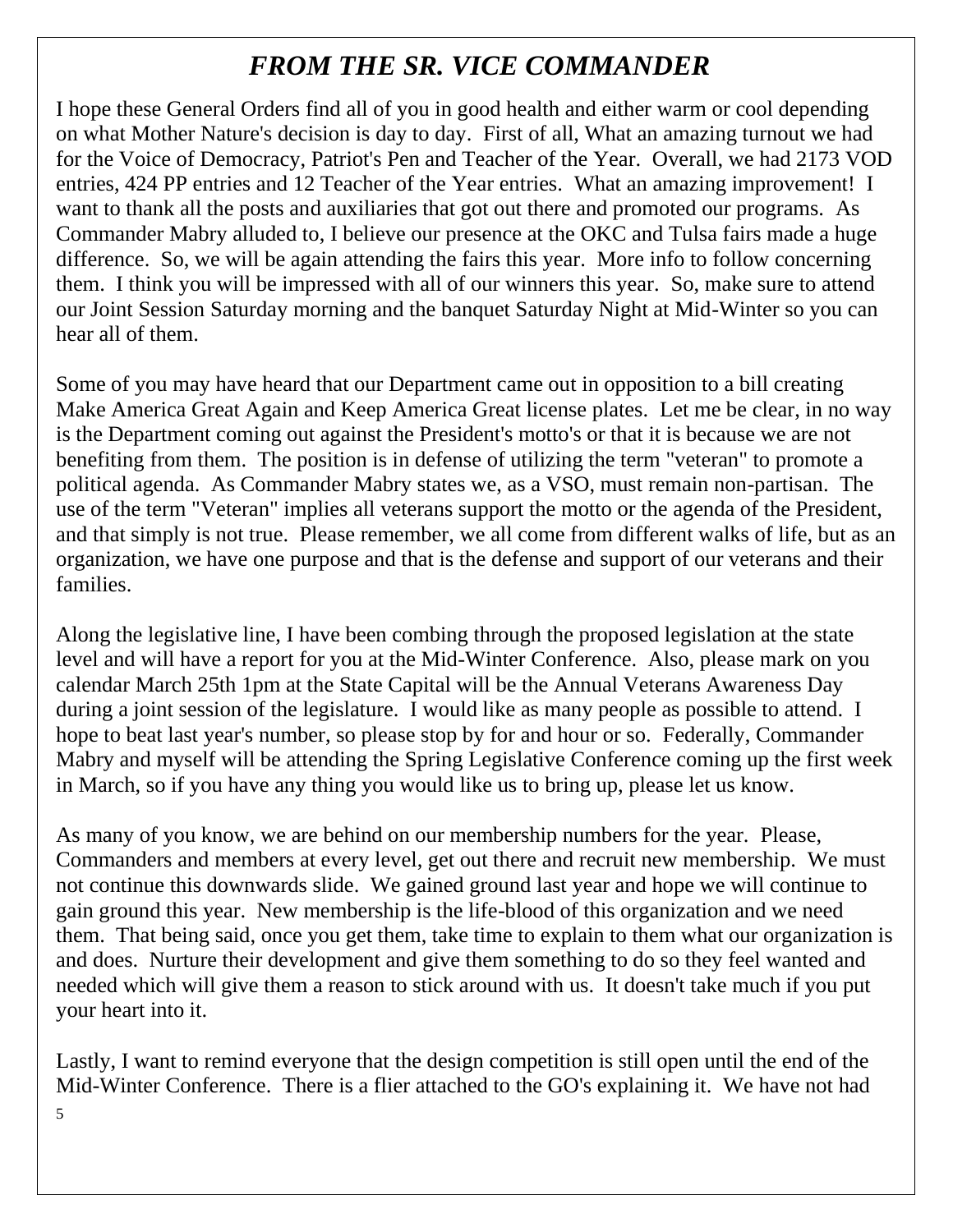any entries so far. Anyone, including non-members can enter. Remember, it is these coins that will fund our 100th Anniversary celebration and will also be a great momento to remember our 100 years of faithful service to veterans.

Every, keep up the great work! Stay focused and lets pressed ahead full-on to the finish line!

Michael L. Merit Senior Vice Commander Department of Oklahoma



Special Coin Prize!

Please submit all entries to SSVC Mike Merit No later than COB OK Mid-Winter Conference 2020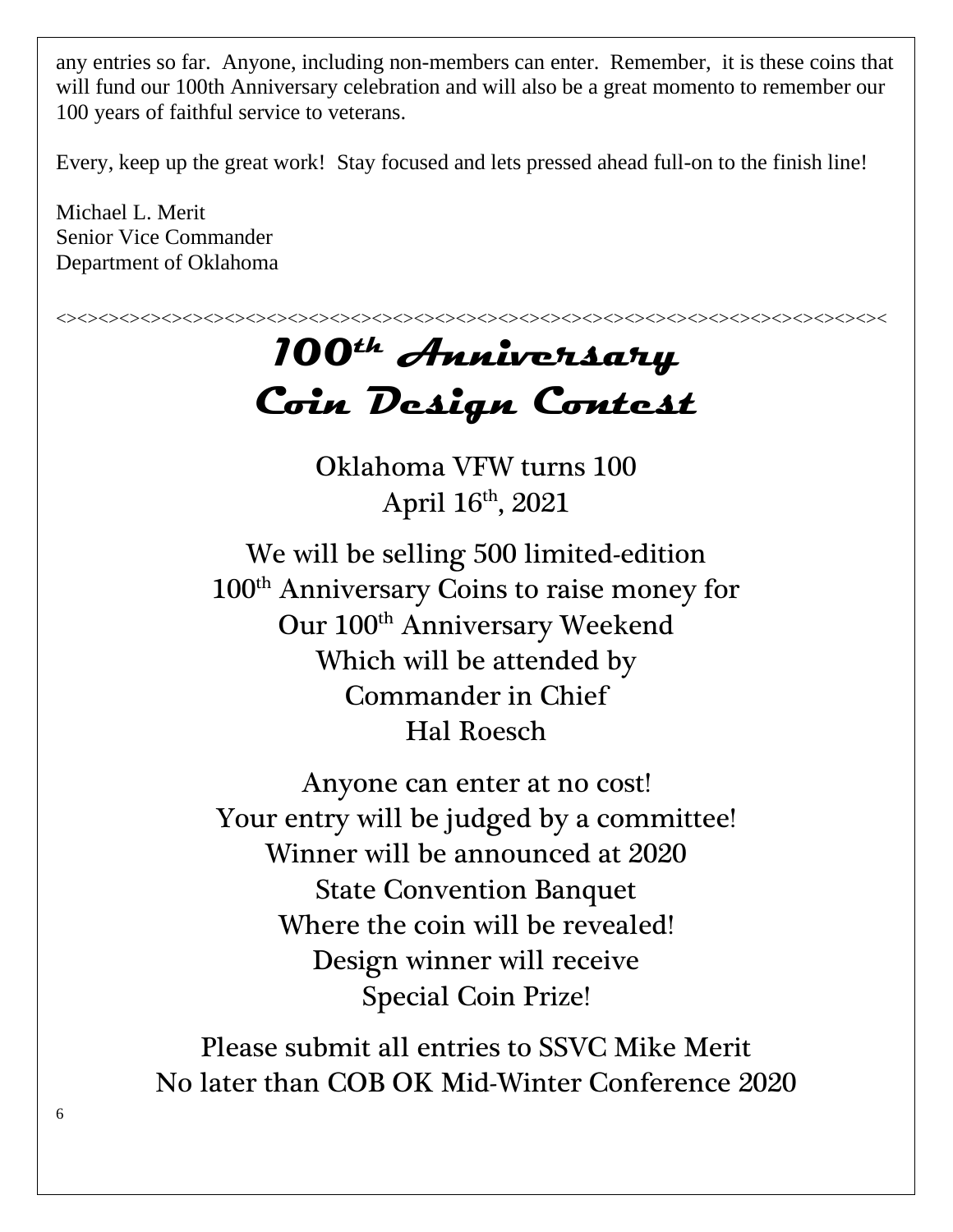### State Junior Vice Commander Public Affairs Veterans and Military Services Committee Chair *Jim Bassett*

# *Mid-Winter Conference!!*

**The year is off to a good start. Mid-Winter is our next state event and I hope to see you there! Please keep up with the news in the General Orders as there is a lot of good information being passed out. If you have information to share, please get in touch with the State Adjutant. We already have the dates for Oklahoma City Dodgers Military Appreciation Nights, May 15th and July 10th. Dates for the Energy game and fairs will be annoucned soon.** 

**Now is a good time to start planning your end of year recruiting events. I know that members of the Department are more than willing to help on any membership drives. There are several other outstanding recruiters out there to ask. Let us know.** 





*There will be a blood drive from 10 to 2 on Saturday the 15th .*

We are looking for a minimum of 20 donations to continue future blood drives. There is a sign-up sheet or you can sign up at Mid-Winter. The blood drive is sponsored by the Military order of the Cooties Grand of Oklahoma.

**Talking to some of the Posts and Auxiliaries members that participated in the holiday parties with the Oklahoma National Guard, they seemed to have had fun. Let's see, fun and a chance to recruit? What could be better? I know that I enjoy attending some of these events.** 



**Remember to donate to VMS! If you would like to donate to them, please follow this link. [https://vfwprograms.formstack.com/forms/vfw\\_programs\\_donation](https://vfwprograms.formstack.com/forms/vfw_programs_donation)**

By the way, did I mention that VMS is part of the Veterans of Foreign Wars?

#### **Upcoming Volunteer Opportunities and Events:**

The VFW and the Auxiliary is sponsoring a Freedom Fest on April 18<sup>th</sup>. The timing will be from 10 to 5 at the Eufaula Indian Community Center. There will be a musical guest, Sailor Jerri will be performing from 2 until 4. [https://www.sailorjerrimusic.com/.](https://www.sailorjerrimusic.com/) If you have attended a Nation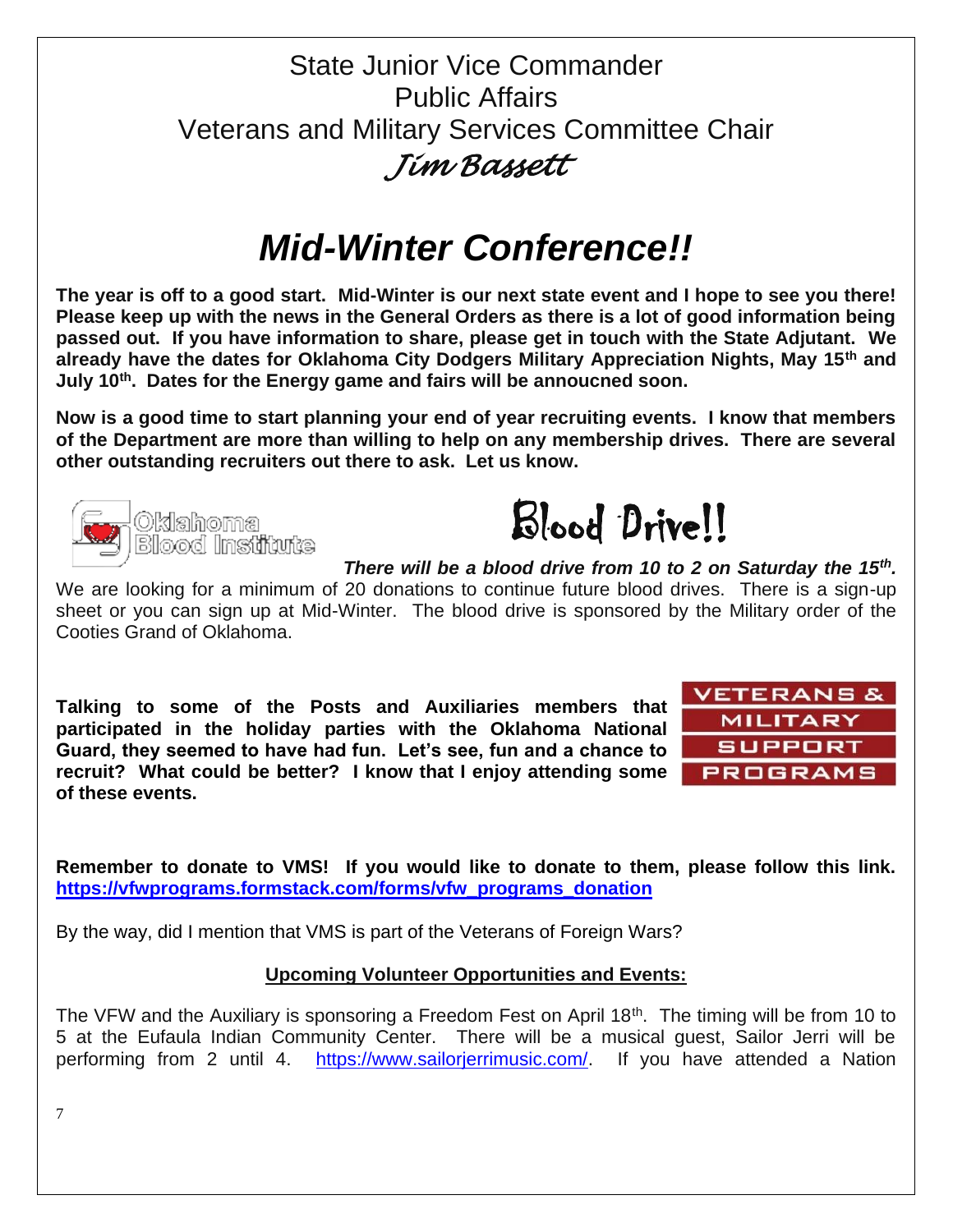Convention lately you should remember that Sailor Jerri is former Navy and a very talented and military oriented singer.

Please share the information, let friends and family know. Share with your coworkers. If you know organizations that would like to attend or set up booths, please have them contact Teresa Stevenson, [tmstevenson@outlook.com](mailto:tmstevenson@outlook.com) or 918-429-2418.

Oklahoma City Dodgers Military Appreciation Nights: Scheduled for May 15<sup>th</sup> and July 10<sup>th</sup>. Open to any VFW and Auxiliary members. Great recruiting event! If you would like information on helping at these games, contact me. Jim Bassett, 405.664.3929 or [bassettj15@yahoo.com.](mailto:bassettj15@yahoo.com)

Oklahoma State Fair, 17 to 27 September, and Tulsa State Fair, 1 to 11 October. We are planning on attending the Fair again this year. We will be concentrating on recruiting, but we will also be encouraging participation in all VFW and Auxiliary events.

We are still waiting for information on the Oklahoma City Energy game as well as other events are being planned.

The Special Olympics is always looking for volunteers. They are in need coaches, assistants, chaperons, and cheering sections. When you're out **Special Olympics** volunteering for the VFW, please wear something that identifies you as a VFW or Auxiliary member; it helps increase public awareness. Sign up



to help, better yet, have your post sign up to support or sponsor them. Apply at [https://www.sook.org/.](https://www.sook.org/)

# *Be Visible!*

When you're out volunteering for the VFW, please wear something that identifies you as a VFW or Auxiliary member; it helps increase public awareness. Any time you help a veteran is also a good time to wear something that identifies you as a member of the VFW or Auxiliary. There are some exceptions if you are working with other entities, check with them to find out if you can wear VFW or Auxiliary items.

SportClips Help-A-Hero Scholarship is currently taking applications. This is a scholarship that is in addition to any Tuition Assistance or scholarship they may already be receiving. [https://www.vfw.org/assistance/student-veterans-support.](https://www.vfw.org/assistance/student-veterans-support)

I would also like to announce my intention to run for State Senior Vice Commander. The last year and a half have been an education, and with your support and confidence, I would like to continue to serve my fellow comrades.

#### Jim Bassett

State Jr Vice Commander Department of Oklahoma Veterans of Foreign Wars 1103 N. Blackwelder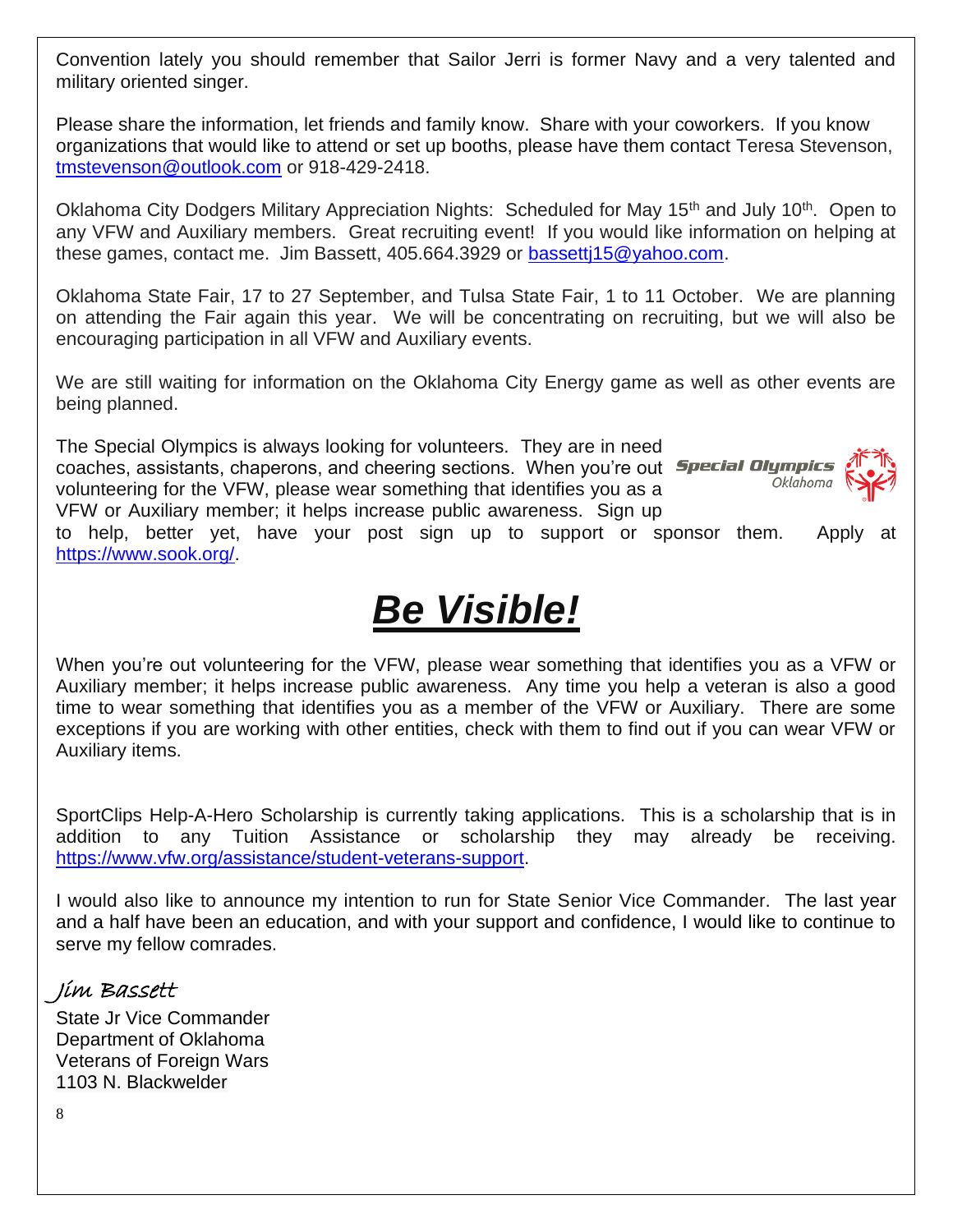

### *FROM THE OKLAHOMA VFW FOUNDATION*

**OUR MISSION: The Oklahoma VFW Foundation, a 501(c)(3) non-profit organization, assists Oklahoma veterans and their families, promotes patriotic programs, provides relief for veterans and veteran support organizations, and provides educational scholarships.**

Comrades,

We will be officially launching our Founding Donor program at the Mid-Winter Conference. Watch our website and Facebook feed for updates. What is the Founding Donor program you ask? We are going to recognize the first 200 people/entities that donated at least \$100 to the Foundation with a commemorative pin, a certificate, and recognition on the Foundation's website. We are also creating a Founding Sponsor program for donors that contributed at least \$1,000 to help get us started. Although there will be an official program announcement forthcoming, here are some of the details….

- Only donations of money will count and not "in kind" donations of materials or services.
- Donations that were made since the time of the founding of the OK VFW Foundation will count, so if you have donated in the past, that will count.
- Donations are accumulative. So, if you gave \$50 in the past, giving another \$50 will bring you to the \$100 threshold for being a Founding Donor.
- Donations made via "Pass the Hat" or "Donation Jar" events will not count.
- The Donor must provide a name and valid mailing address for the donation to count.
- Founding Donors can be individuals, organizations, VFW Posts, Districts, Auxiliaries, etc.
- If something of value was received for the donation, such as purchasing a silent auction item, that will not count.
- Donations made by VFW Units that were an All-State requirement will not count, however if a donation was made above the minimum requirement for All-State, the amount over the minimum will count.
- Regardless of the size of the donation, only 1 Founding Donor pin/certificate will be issued.

We will also be rolling out a Founding Donor program at the sponsorship level for Donors who contribute at least \$1,000, watch for more information on that.

9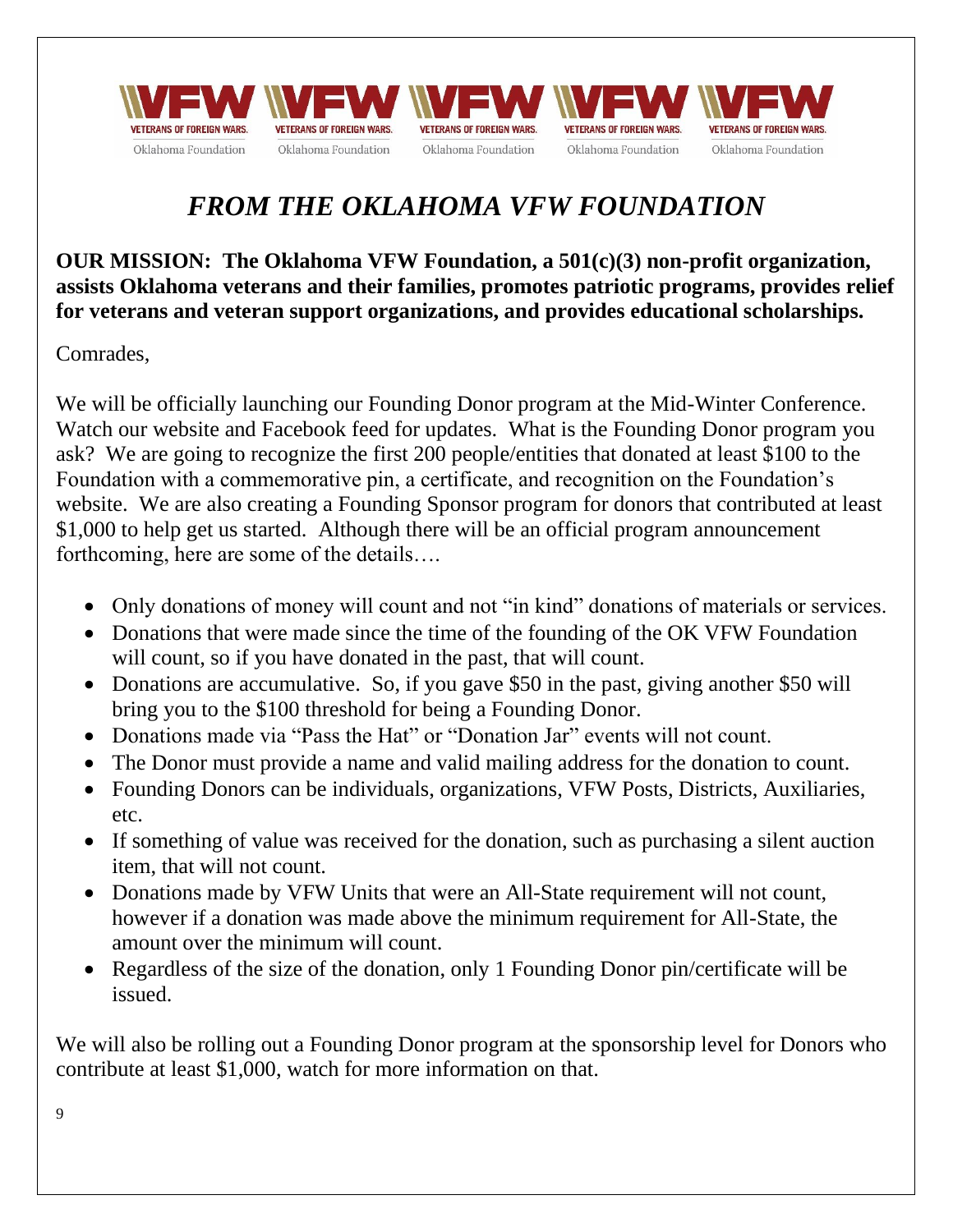The Foundation Board will have a meeting on Friday evening, February  $14<sup>th</sup>$ , as part of the VFW's Mid-Winter Conference. The location and exact time are listed here in the General Orders with the Mid-Winter agenda.



John H. Fischer President/Executive Director Oklahoma Veterans of Foreign Wars Foundation 1103 N. Blackwelder Avenue Oklahoma City, OK 73106 Office: (405) 525-2680 (OK-VFW Headquarters) Mobile: (405) 443-7265 Email: [okvfwfoundation@outlook.com](mailto:okvfwfoundation@outlook.com)

### *FROM THE STATE VFW RIDERS PRESIDENT*



Comrades, Auxiliary and VFW Rider's

I hope everyone is doing well and ready to kick off 2020. Riding Season is not far away and hopefully we will get a chance to ride together this year. I see great opportunities for us as to accomplish many things this year as a VFW Riders Group. I have scheduled a State Riders meeting on March 14th at 10:30 AM. The location will be the VFW Department Headquarters 1103 N. Blackwelder in OKC. All Riders, Auxiliary and Support Riders are welcome to attend. It will give us a chance to discuss this year's upcoming Rides and Events that each Post has planned and hopefully set something up for all of us to get together for a State Group Ride. One ride I'd like to mention here is the Medal of Honor Escort in April, this is one I look forward to every year. The Texas Department of Public Safety and local Law Enforcement will close the Highways from DFW to Gainesville TX. The Highway and overpasses will be lined with people honoring some of our Nation's greatest National Treasures. The Patriotism shown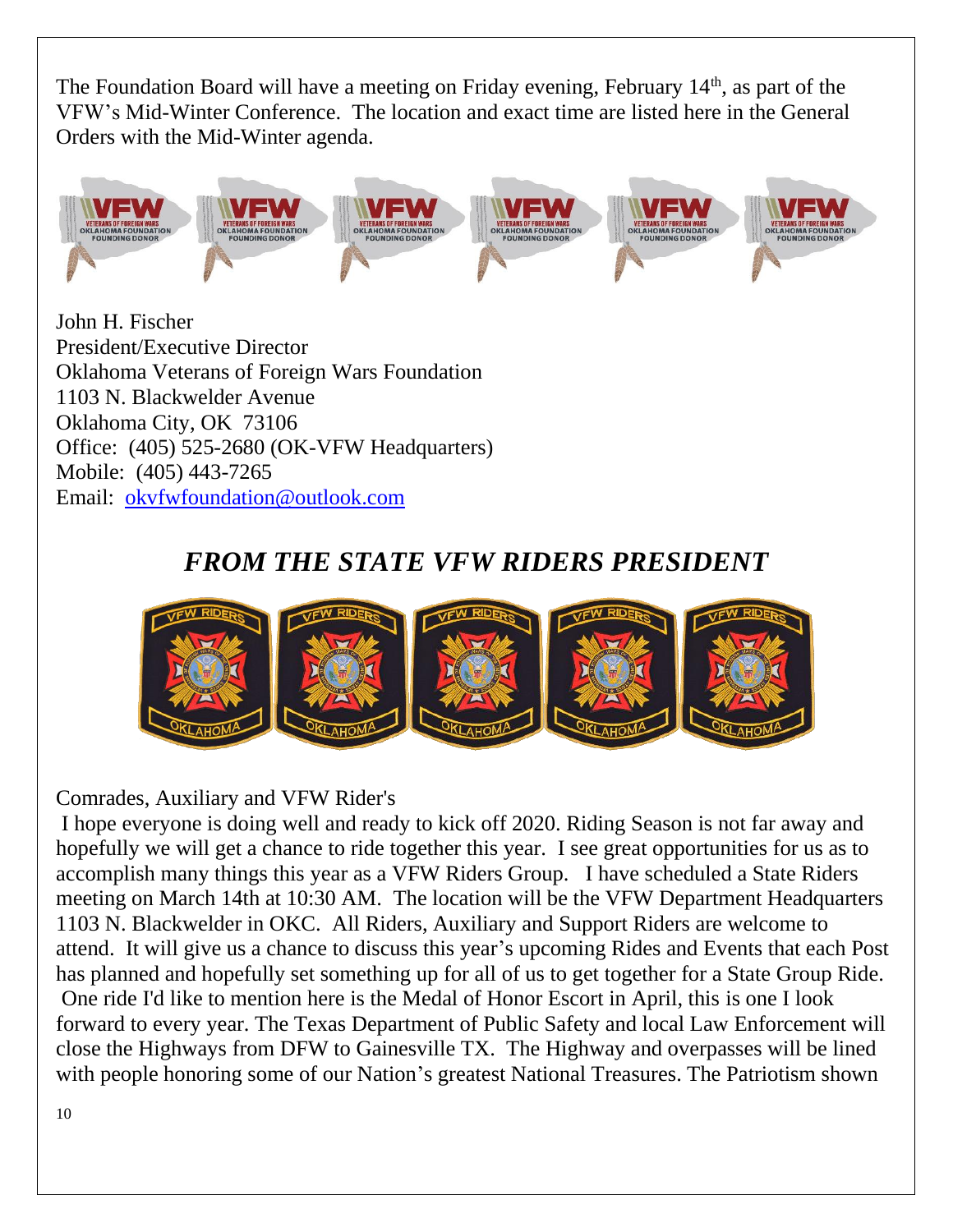is amazing and just the chance to meet the Medal of Honor Recipients is a humbling experience in itself. April 15th will be the motorcycle escort for the Recipients from DFW Airport to Gainesville. If you do not ride you can still participate and show your support for the recipients and greet them when they come into Gainesville. April 18th will be the parade and meet and greet for the Recipients. During the meet and greet you will have the opportunity to take pictures and visit with them. So, if you can't make the escort come on down for the Saturday events and bring your whole family. For more information go to the Medal of Honor Host City at [medalofhonorhostcity.com](http://medalofhonorhostcity.com/) 

We are always looking for ways to keep our numbers strong and find ways to help with recruiting and maintaining members for the VFW. The Riders Group can be very useful and fun way to get more people involved in your Post. If any Post is interested in standing up a Riders Group or has any questions, contact myself @ 580-465-7077 or Curt Watts at the Dept. HQ's at 405.590.8577

Thank You Billy Stone VFW State Riders President. 580-465-7077 [commochief345@yahoo.com](mailto:commochief345@yahoo.com)

### *FROM THE STATE SCOUTING CHAIRMAN*

Comrades,

Have you been working with your local scouting groups for your Scout of the Year nominees? All of the other major programs have concluded so now is the time to focus on Scouts!!! Scout of the Year applications are due to your Posts by March  $1<sup>st</sup>$ , and the Post winners need to be Department by April 1<sup>st</sup>. Your Post entries can be sent to Department Headquarters to my attention.

We have made it easier than ever to get the information you need to the local Boy Scout, Girl Scout, Venture Scout or Sea Scout unit near your Post. Go to the new and improved Department of Oklahoma VFW Website [\(www.vfwoklahoma.org\)](http://www.vfwoklahoma.org/), and under the PROGRAMS tab at the top of the page, go the Scout section. All the information you need on the Scout of the Year program can be found on this page, including the application form. You can contact your local scouting units and tell them about the website so they can get all the information needed. Please remember, that a Scout can only be sponsored by one Post, and Posts can only submit one nominee to Department.

11 I am personally challenging every District to encourage their Posts to work with their local scouting groups. I will personally award the District from which the most Scout nominations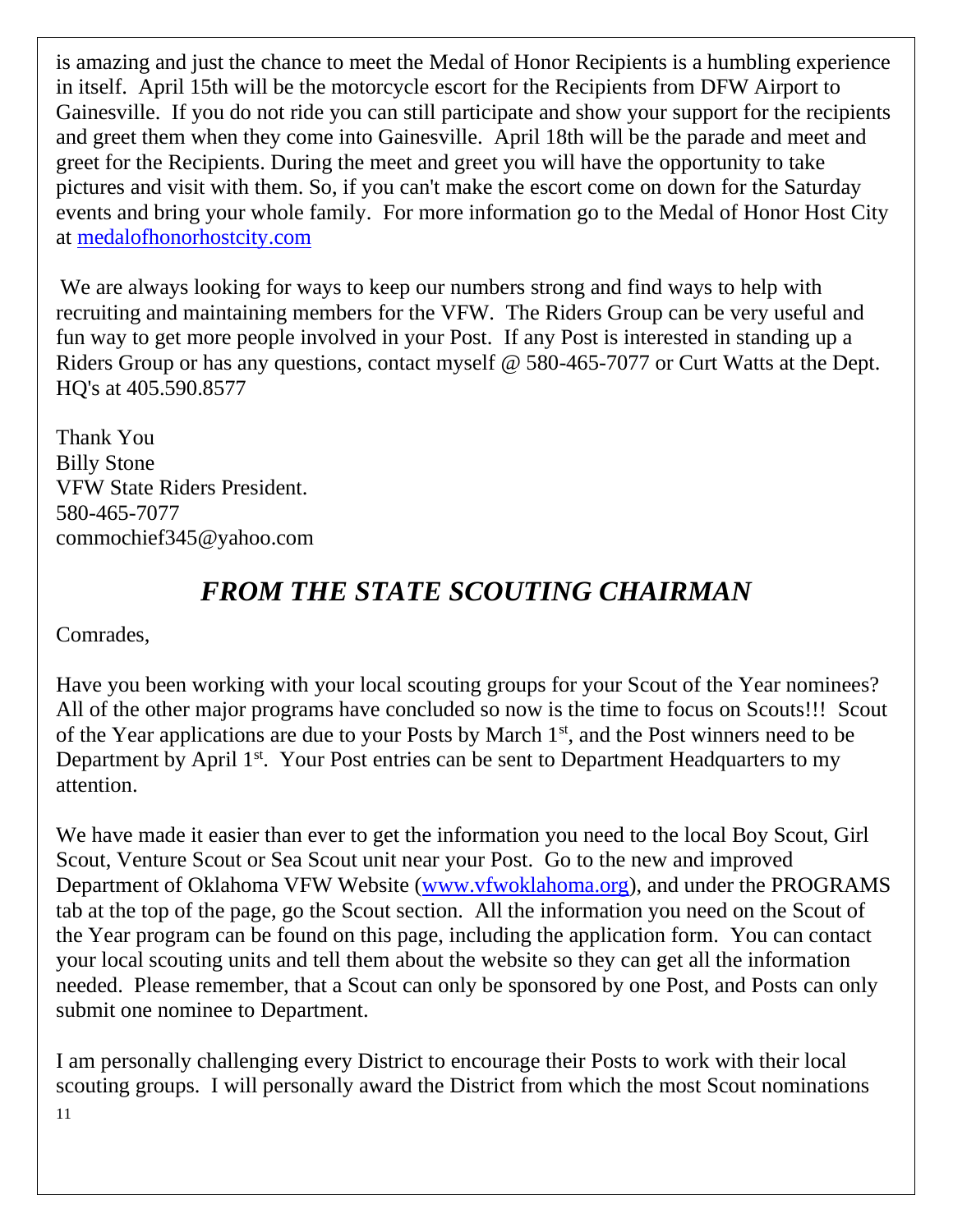come from \$100.00 and will create a travelling award for the "Scouting District of Oklahoma", provided the winning District had 2 or more nominations!

John H. Fischer (Post 3608) Dept of Oklahoma VFW Scouting Chair Oklahoma Veterans of Foreign Wars 1103 N. Blackwelder Avenue Oklahoma City, OK 73106 Mobile: (405) 443-7265 Email: [okvfwfoundation@outlook.com](mailto:okvfwfoundation@outlook.com)

#### **District Meetings for 2020:** *"Any Changes or corrections to Districts meetings, please notify the State Adjutant ASAP."*

| $D-1 > 01$ Feb 20  | $\omega$ 11 am > Salina Post 5307 > Adjutant/Quartermaster Curt Watts   |
|--------------------|-------------------------------------------------------------------------|
| $D-3 > 02$ Feb 20  | @ 11 am, > Wilburton Post $3649$ > Sr. Vice Cdr Mike Merit              |
| $D-4 > 01$ Feb 20  | $\omega$ 11 am > Coalgate Post 1198> Cdr Darryl Mabry                   |
| $D-5 > 02$ Feb 20  | $\omega$ 10 am > Collinsville Post 3077> Cdr Darryl Mabry               |
| $D-7 > 01$ Feb 20  | $\omega$ 11 am > McAlester Post 1098> Sr. Vice Cdr Mike Merit           |
| $D-8 > 02$ Feb 20  | $\omega$ 11am > Blackwell Post 2855 > Adjutant/Quartermaster Curt Watts |
| $D-9 > 08$ Feb 20  | @ 10am > Enid Post $2270$ > Cdr Darryl Mabry                            |
| $D-10 > 09$ May20  | @ 10 am > Del City Post 9969                                            |
| $D-13 > TBA$ 20    | @ 12:30 pm > El Reno Post 382                                           |
| $D-14 > 22$ Feb 20 | @11 am > Elgin Post $8580$ > Cdr Darryl Mabry                           |
| $D-15 > 02$ May20  | @11 am> Altus VFW Post #4876                                            |

#### **DATES TO REMEMBER:**

- 01 Feb> National Freedom Day
- 02 Feb> Groundhog Day
- 08 Feb> Department Headquarters Workday (State Headquarters) See flyer in Feb GOs
- 12 Feb> Lincoln's Birthday
- 14 Feb> VFW Oklahoma Mid-Winter Conference Begins
- 14 Feb> Valentine's Day
- 16 Feb> VFW Oklahoma Mid-Winter Conference Ends
- 17 Feb> George Washington's Birthday Observed (Presidents' Day)
- 22 Feb> George Washington's Birthday
- 22 Feb> Department Headquarters Workday (State Headquarters) See flyer in Feb GOs
- 03 Mar> *"Star-Spangled Banner"* made U.S. National Anthem (1931)
- 08 Mar> Daylight Saving Time Begins (Set Clock Ahead One Hour)
- 14 Mar> Oklahoma VFW Riders Group Meeting @ State Headquarters 10:30AM
- 17 Mar> St. Patrick's Day
- 19 Mar> Iraq War Began (2003)
- 20 Mar> Spring Begins
- 24 Mar> Kosovo Campaign Began (1999)
- 29 Mar> National Vietnam War Veterans Day (2017)
- 31Mar> Somalia Campaign Ended (1995)

12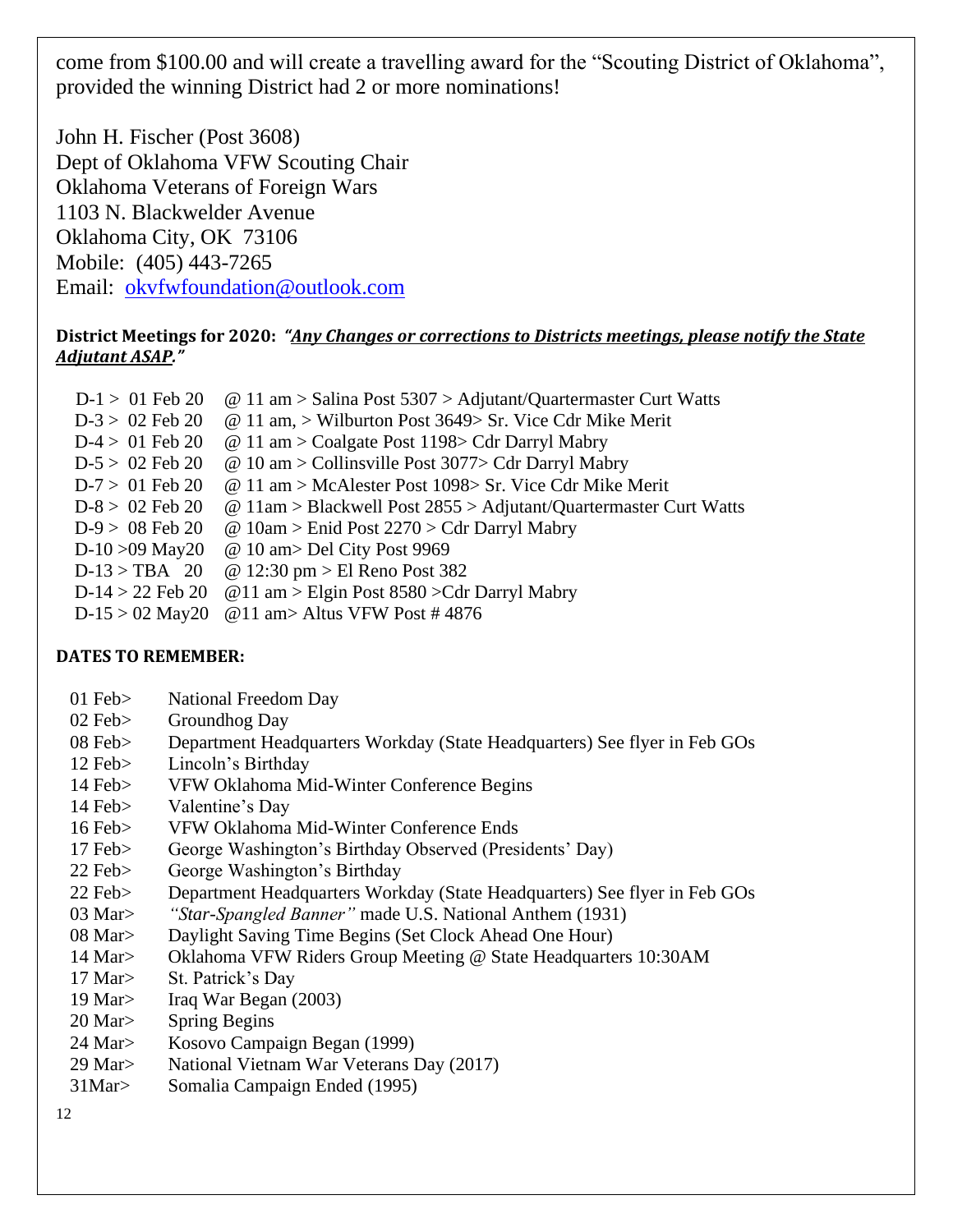





#### **Department of Oklahoma Veterans of Foreign Wars of the United States**

# **2019-2020 State Raffle**

# **Tickets are ONLY \$10**

# *GRAND PRIZE: \$1,000*

*Other Prizes*

*3 x \$500, 3 x \$250, 5 x \$150, 6 x \$100*

### **SPECIAL EARLY BIRD DRAWINGS**

For tickets purchased and money turned into State Headquarters on or before December 31<sup>st</sup>, 2019, four prizes of \$100 each will be awarded in January!! *(Early Bird winners are eligible for main drawings)*

### **Individual Prizes for Selling the Most Tickets**

- If at least 800 total tickets are sold, the top two individual sellers will be awarded cash prizes.
- If at least 900 total tickets are sold, the top three individual sellers will be awarded cash prizes.
- If at least 1,000 tickets are sold, the top four individual ticket sellers will be awarded cash prizes.

### **Post/Auxiliary Prizes for Selling the Most Tickets**

- In addition, Post and Auxiliary Units whose members sell tickets will also win prizes….
- 2 Posts/Auxiliaries win prizes if 800 total tickets sold, 3 win if 900 sold, and 4 win if 1,000 sold.
- If 1,000 total tickets sold, a cash prize to the VFW or Auxiliary District who sold the most tickets.

#### *Specific Prize Drawing Information:*

*Early Bird: Drawings for a \$100 winner will be drawn on January*  $10^{th}$ *,*  $17^{th}$ *,*  $24^{th}$  *and*  $31^{st}$ *, 2019. (Tickets sold and turned in by*  $12/31/19$ *).* 

*NOTE: For all other drawings, tickets must be sold and turned in to State Headquarters prior to the drawing for that date.*

*March 2020: \$100 Drawings on Friday, March 6th, 13th, and 20th, 2020. \$250 Drawing on Friday, March 27th, 2020.*

*April 2020: \$100 Drawings on Friday, April 3rd, 10th, and 17th, 2020. \$250 Drawing on Friday, April 24th, 2020.*

*May 2020: \$150 Drawings on Friday, May 1st, 8th, 15th, 22nd, and 29th, 2020.*

*Memorial Day 2020: Two \$500 Drawings, exact date to be determined but will be between Saturday, May 23rd and Tuesday, May 26th, 2020.*

*2020 Oklahoma State Convention: At the banquet, \$1,000 GRAND PRIZE DRAWING, as well as \$500 and \$250 winners.*

#### *Individual Ticket Seller Prizes:*

*If at least 800 tickets sold, top seller wins \$250, 2nd place wins \$100. If at least 900 tickets sold, top seller wins \$500, 2nd place wins \$250, and 3rd place wins \$100. If at least 1,000 tickets sold, top seller wins \$600, 2nd place wins \$300, 3rd place wins \$200, and 4th place wins \$100.*

#### *Post / Auxiliary Unit Ticket Seller Prizes:*

If at least 800 tickets sold, Post or Auxiliary unit whose members (when totals combined) sold the most tickets wins \$100, 2<sup>nd</sup> place wins \$50. If at least 900 tickets sold, *top Post or Auxiliary wins \$200, 2nd place wins \$100 and 3rd place wins \$50. If at least 1,000 tickets sold, top Post or Auxiliary winds \$300, 2nd place wins \$200, 3rd place wins \$100 and 4th place wins \$50.*

*If at least 1,000 tickets sold, the VFW or Auxiliary District whose members (when totals combined) sold the most tickets wins \$250.*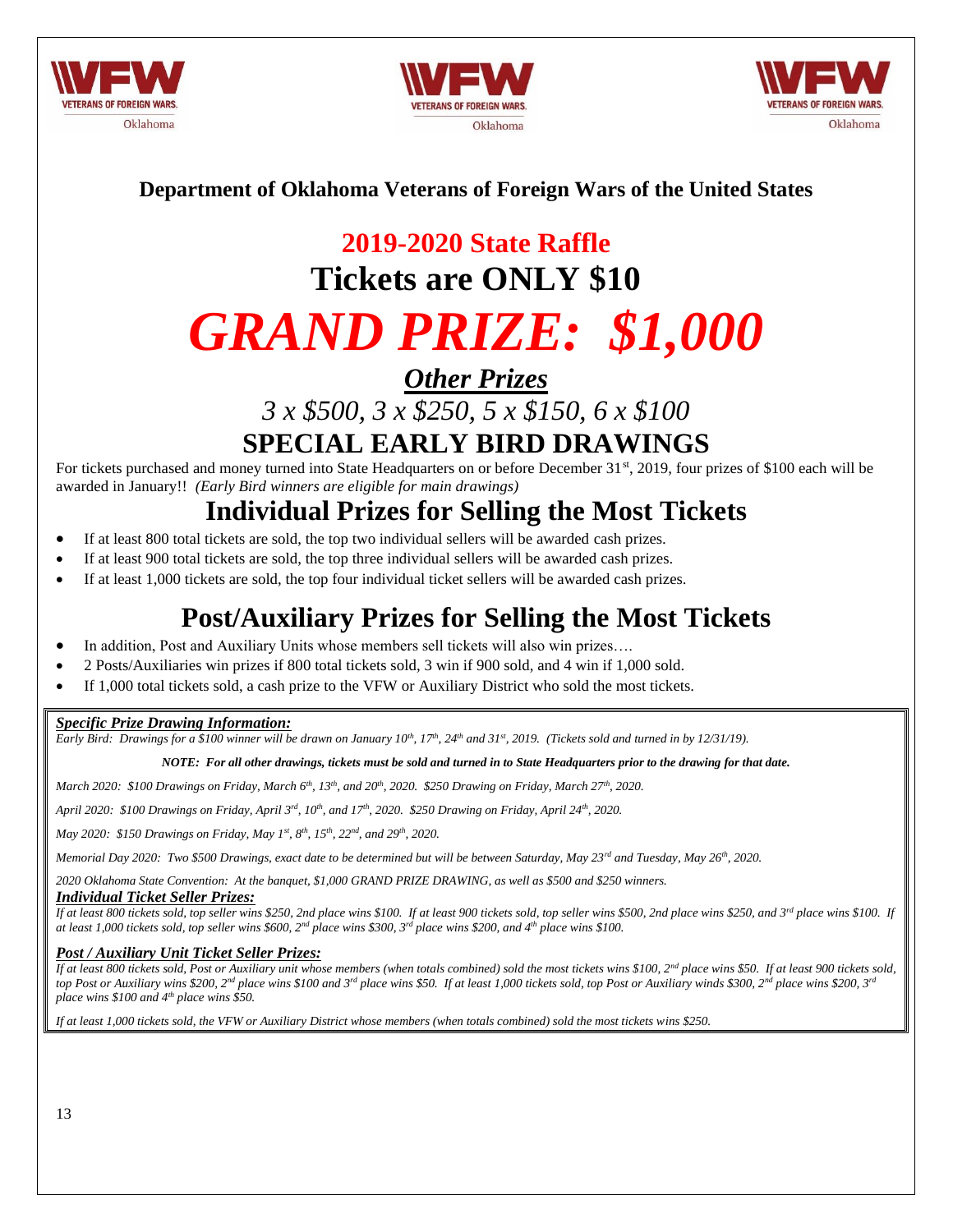



# **DEPARTMENT OF OKLAHOMA MID-WINTER CONFERENCE BANQUET TICKETS NOW ON SALE!!!!!**

## **BANQUET WILL BE HELD 6:30PM, SATURDAY 15 FEBRUARY 2020**

### **MENU:**

- FIELD GREEN SALAD WITH RANCH & VINAIGRETTE
- BROCCOLI SALAD
- CHICKEN PARMESAN WITH PENNE PASTA
- SLOW ROASTED POT ROAST
- ROASTED CARROTS
- RED SKINNED POTATOES
- HOUSE MADE DINNER ROLLS
- PECAN PIE
- CARROT CAKE (POSSIBLY ITALIAN CREAM CAKE)

**TICKETS ARE \$35.00 EACH AND CAN BE PAID BY CHECK, CREDIT CARD OR BY PAYPAL INVOICE TO VFW-OKLAHOMA, ATTN: QM CURT WATTS@ [VFWHQOK@OUTLOOK.COM](mailto:vfwhqok@outlook.com) OR (405) 590-8577 OR (405) 525-2680 EXT 301**

**TICKETS MUST BE PURCHASED PRIOR TO CONFERENCE! (DEADLINE FOR TICKET PURCHASES ARE CLOSE OF BUSINESS WEDNESDAY, 12 FEB 2020.)** 

**NOTES: A SMALL PROCESSING FEE WILL BE APPLIED FOR CREDIT CARD & PAYPAL INVOICE PAYMENTS. WE APOLOGIZE FOR THIS INCONVENIENCE**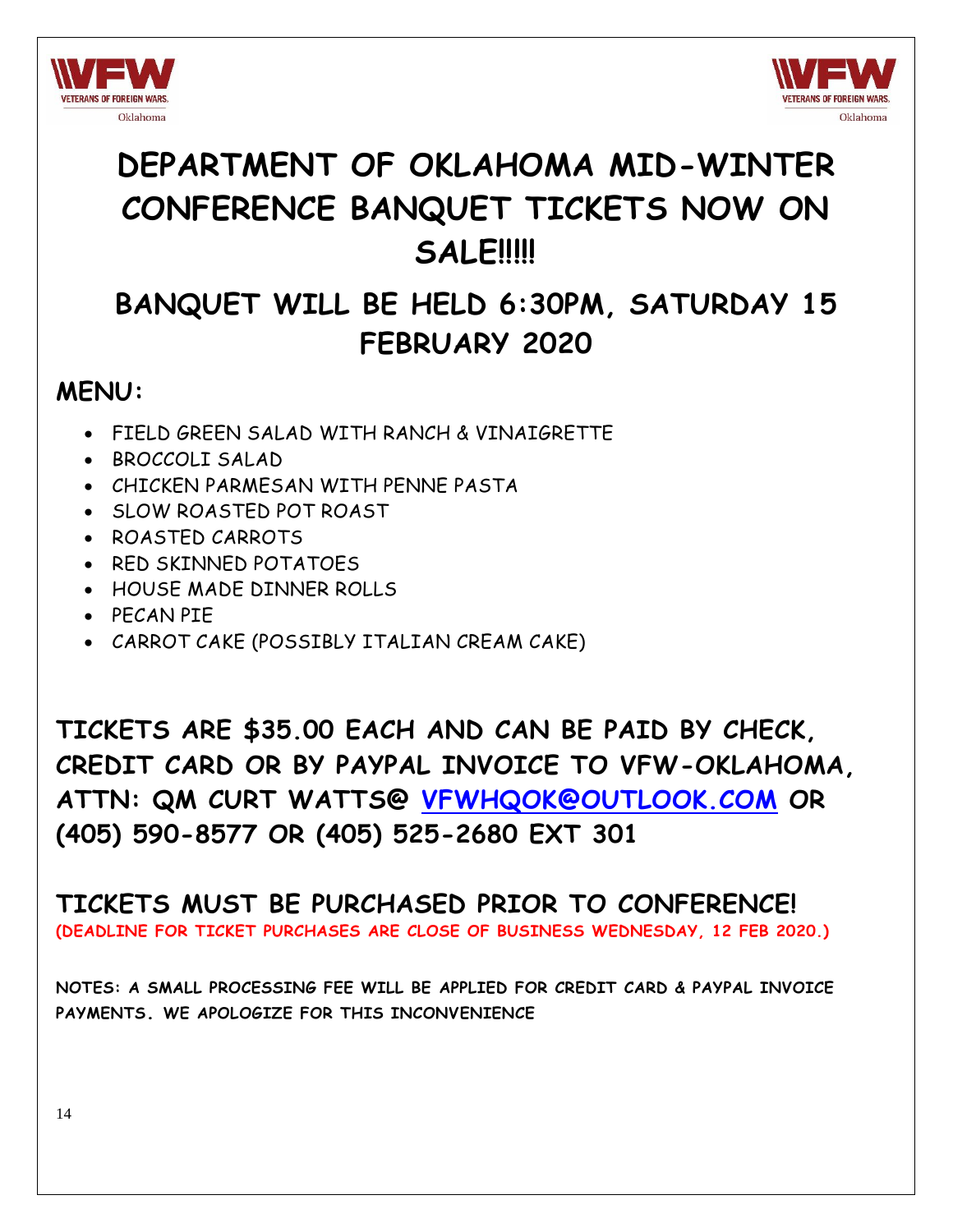



#### **VFW OKLAHOMA MID-WINTER 2020 CONFERENCE BANQUET TICKET PURCHASE**

 As the Oklahoma VFW & VFW Auxiliary prepares for our Annual Mid-Winter Conference in February 2020, we ask for your support by participating in our Mid-Winter Conference Banquet which will be held on Saturday 15 February 2020 at 6:30 pm. The Wyndham Garden Hotel, Oklahoma City Airport will again be providing us an outstanding meal. It will be a great time as we honor our Voice of Democracy, Patriot Pen, and Teacher of the Year recipients and hear our National Officer representatives speak to us all.

PRE-PURCHASE BANQUET TICKETS: Banquet tickets are \$35.00 each. Deadline for ticket purchases are close of business Wednesday, 12 Feb 2020. Please contact HQs for children's meal pricing. If you have any questions please feel free to call Curt Watts, Department Adj/QM, at (405) 590-8577.

Please forward all ticket requests to [vfwhqok@outlook.com](mailto:vfwhqok@outlook.com) or mail to:

VFW Department of Oklahoma 1103 N Blackwelder Ave. Oklahoma City, OK 73106

Please complete the following page and mail with your payment or let us know and we can invoice you directly via PayPal where you can pay with Credit/Debit Card or with a PayPal Account.

Checks should be made payable to **VFW Dept. of Oklahoma** (Please note "Banquet Ticket" on your check.)

| YOUR NAME:                                                                                                                                                                                                                                                                                                                             |
|----------------------------------------------------------------------------------------------------------------------------------------------------------------------------------------------------------------------------------------------------------------------------------------------------------------------------------------|
|                                                                                                                                                                                                                                                                                                                                        |
| CITY, STATE, ZIP CODE: University of the contract of the contract of the contract of the contract of the contract of the contract of the contract of the contract of the contract of the contract of the contract of the contr                                                                                                         |
|                                                                                                                                                                                                                                                                                                                                        |
|                                                                                                                                                                                                                                                                                                                                        |
| NUMBER OF TICKETS TO PURCHASE: _____________________                                                                                                                                                                                                                                                                                   |
| Secure Payment via PayPal Invoice:                                                                                                                                                                                                                                                                                                     |
| Let us know how many tickets you want, and we can invoice you directly via PayPal. Once your invoice is<br>received you can go on-line and pay for your tickets either with your PayPal account or with a credit or debit<br>card. Please note that a small convenience fee will be applied for credit card & PayPal Invoice payments. |

15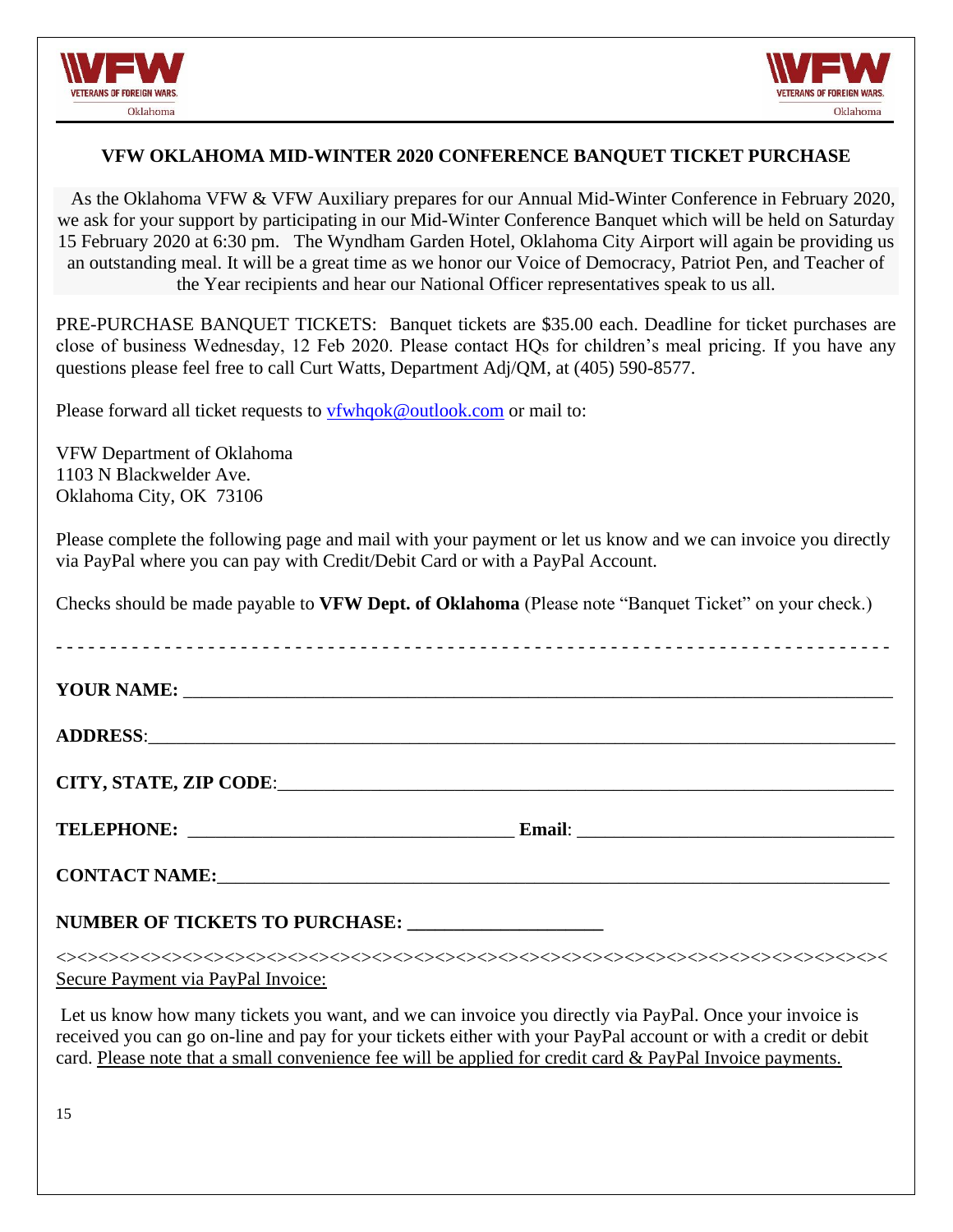### **Veterans of Foreign Wars of the United States Department of Oklahoma Mid-Winter Conference February 14-16, 2020 Wyndham Garden Hotel—Oklahoma City Airport 2101 South Meridian Avenue Oklahoma City, OK 73108 405-685-4000 / Fax 405-681-3941**

#### **VFW/VFWA Contracted Room Rate per night is \$85.00 + applicable taxes.**

#### **Friday, February 14, 2020**

|                                    | 2:00 pm - 4:30 pm Service Officer Training          | Hawthorne       |
|------------------------------------|-----------------------------------------------------|-----------------|
|                                    | 2:00 pm - 4:30 pm Post QM/Trustee Training          | Cypress/Dogwood |
| 4:45 pm - 5:45 pm Bylaws Committee |                                                     | Hawthorne       |
|                                    | 6:00 pm - 6:45 pm National Representative Reception | Magnolia/Atrium |
|                                    | 7:00 pm - 8:30 pm VFW Foundation Meeting            | Hawthorne Rm    |

#### **Saturday, February 15, 2020**

|                                  | 7:00 am - 10:15 am Banquet Ticket Pickup                 | <b>VFW Desk/ Atrium</b> |
|----------------------------------|----------------------------------------------------------|-------------------------|
|                                  | 7:00 am - 7:30 am Buddy Poppy Display Setup              | Aspen/Birch             |
|                                  | 7:30 am - 8:00 am Buddy Poppy Judging                    | Aspen/Birch             |
|                                  | 8:00 am - 10:30 am VFW & VFWA Joint Session              | Aspen/Birch             |
|                                  | 10:45 am - 12:00 pm VFW Council of Administration        | Cypress/Dogwood         |
|                                  | 12:15 pm - 1:30 pm Lunch (available for purchase onsite) | <b>Hotel Restaurant</b> |
|                                  | 12:00 pm - 1:30 pm Past Commander's Luncheon             | <b>TBD</b>              |
|                                  | 1:30 pm - 3:00 pm VFW Council of Administration Meeting  | Cypress/Dogwood         |
| $3:15$ pm $-4:15$ pm Cootie Time |                                                          | Dogwood                 |
|                                  | 3:15 pm - 4:15 pm Parliamentary Procedure Training       | <b>Cypress</b>          |
|                                  | 4:15 pm - 4:45 pm Theme Trays/National Home              | Hotel TBD               |
|                                  | 6:30 pm - 8:30 pm Banquet (Tickets pre-purchased)        | Hotel TBD               |
| $8:30 \text{ pm} - 12:\text{am}$ | Dance with KwikSand Band                                 | <b>Ballroom</b>         |

#### **Sunday, February 16, 2020**

| 10:00 am - 10:30 am Chapel Service |  |  |  |  |
|------------------------------------|--|--|--|--|
|------------------------------------|--|--|--|--|

Aspen/Birch